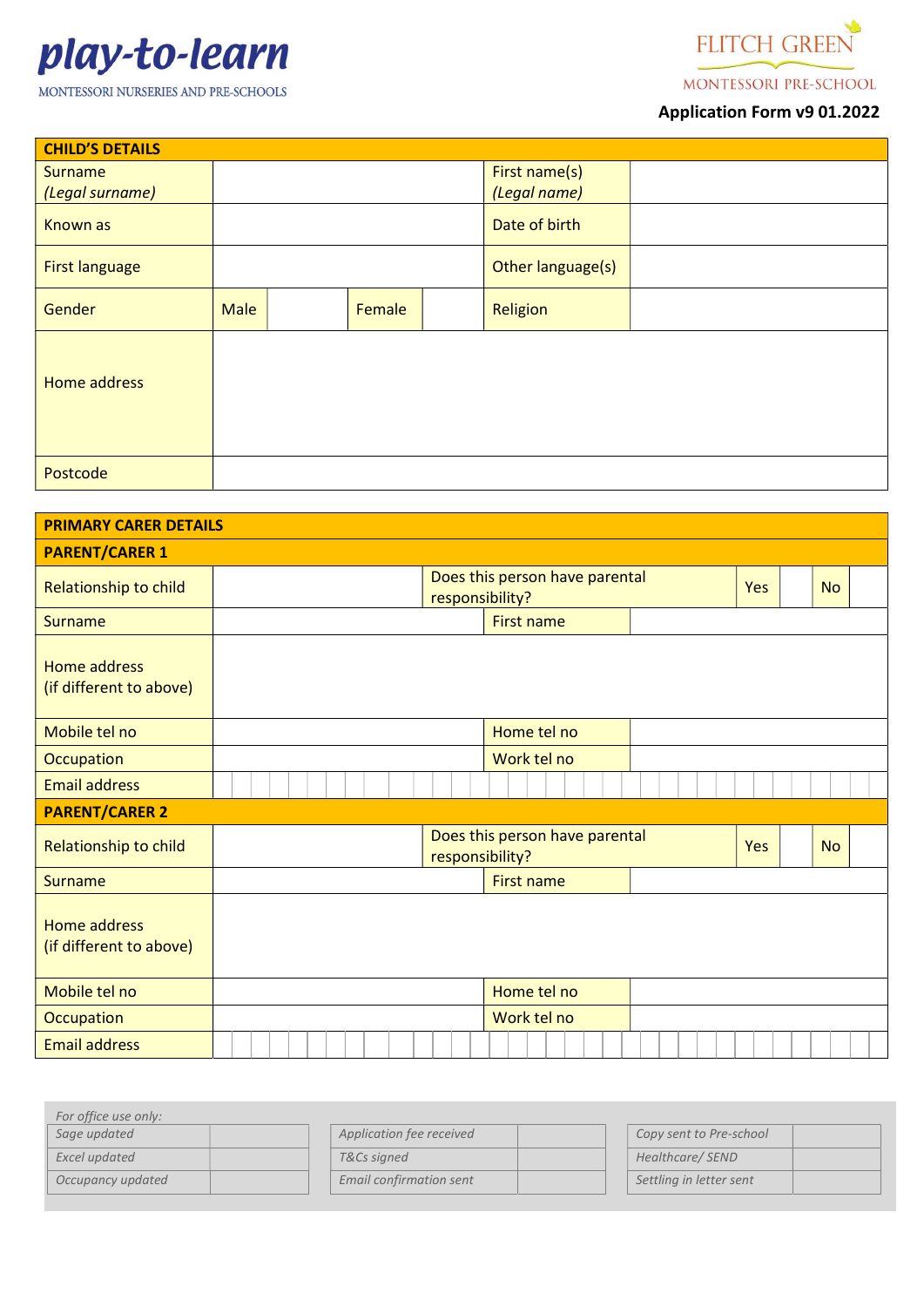



**MONTESSORI PRE-SCHOOL** 

## Application Form v9 01.2022

#### CHILD'S MEDICAL HISTORY

Please state any medical history that you feel the pre-school should be aware of:

## CHILD'S ADDITIONAL NEEDS OR DISCLOSURES

Does your child have any areas of concern which you would like to discuss with our Special Needs and Disability Coordinator?

|                                             | <b>OTHER PROVISIONS</b> |                         |  |  |  |  |
|---------------------------------------------|-------------------------|-------------------------|--|--|--|--|
| Does your child attend another              |                         | <b>Name</b>             |  |  |  |  |
| childcare setting or have a<br>childminder? |                         | <b>Telephone Number</b> |  |  |  |  |
| Yes<br><b>No</b>                            |                         | <b>Email address</b>    |  |  |  |  |

#### EYPP (Early Years Pupil Premium)

EYPP is additional funding that can be claimed to support children in their learning and development. The pre-school may be eligible to claim this if you are in receipt of certain government benefits.

Would you like to be sent the EYPP Voluntary Registration form for us to check your eligibility?  $\|$  Yes  $\|$  No

#### FEES AND BOOKING PATTERNS

- We require children to attend a minimum of two sessions per week.
- Universal and Extended Early Education Entitlement Funding can be used across all sessions. The funding does not cover the Montessori Supplement which will still be invoiced. Please refer to the Parent Contract & Terms and Conditions for a detailed outline of fees, invoicing and payment conditions.
- Session allocations are subject to confirmation nearer to the child's start date.

| <b>Preferred start date:</b>                                                                                                                                                                                                                                                                                                                                                                 |  |  | Age at preferred start date |                |           |  |                 |               |
|----------------------------------------------------------------------------------------------------------------------------------------------------------------------------------------------------------------------------------------------------------------------------------------------------------------------------------------------------------------------------------------------|--|--|-----------------------------|----------------|-----------|--|-----------------|---------------|
| <b>PREFERRED SESSIONS (Please mark with a cross)</b>                                                                                                                                                                                                                                                                                                                                         |  |  | <b>Monday</b>               | <b>Tuesday</b> | Wednesday |  | <b>Thursday</b> | <b>Friday</b> |
| $8.45$ am - 12.45pm                                                                                                                                                                                                                                                                                                                                                                          |  |  |                             |                |           |  |                 |               |
| $12.45 \text{pm} - 3.45 \text{pm}$                                                                                                                                                                                                                                                                                                                                                           |  |  |                             |                |           |  |                 |               |
| <b>FREE EARLY EDUCATION ENTITLEMENT PLACE - subject to availability</b>                                                                                                                                                                                                                                                                                                                      |  |  |                             |                |           |  |                 |               |
| We offer an FEEE funded only free place to which the Montessori Supplement is not applied. This is reserved<br>for those families who are in receipt of certain government benefits and would be unable to afford the<br>Montessori Supplement. It is allocated on a first-come first-served basis. If you would like to be considered<br>for this place, please mark this box with a cross. |  |  |                             |                |           |  |                 |               |
| NOTE: If you have marked the box above with a cross, please contact finance@mymontessori.org.uk regarding<br>availability before paying the Application Fee.                                                                                                                                                                                                                                 |  |  |                             |                |           |  |                 |               |